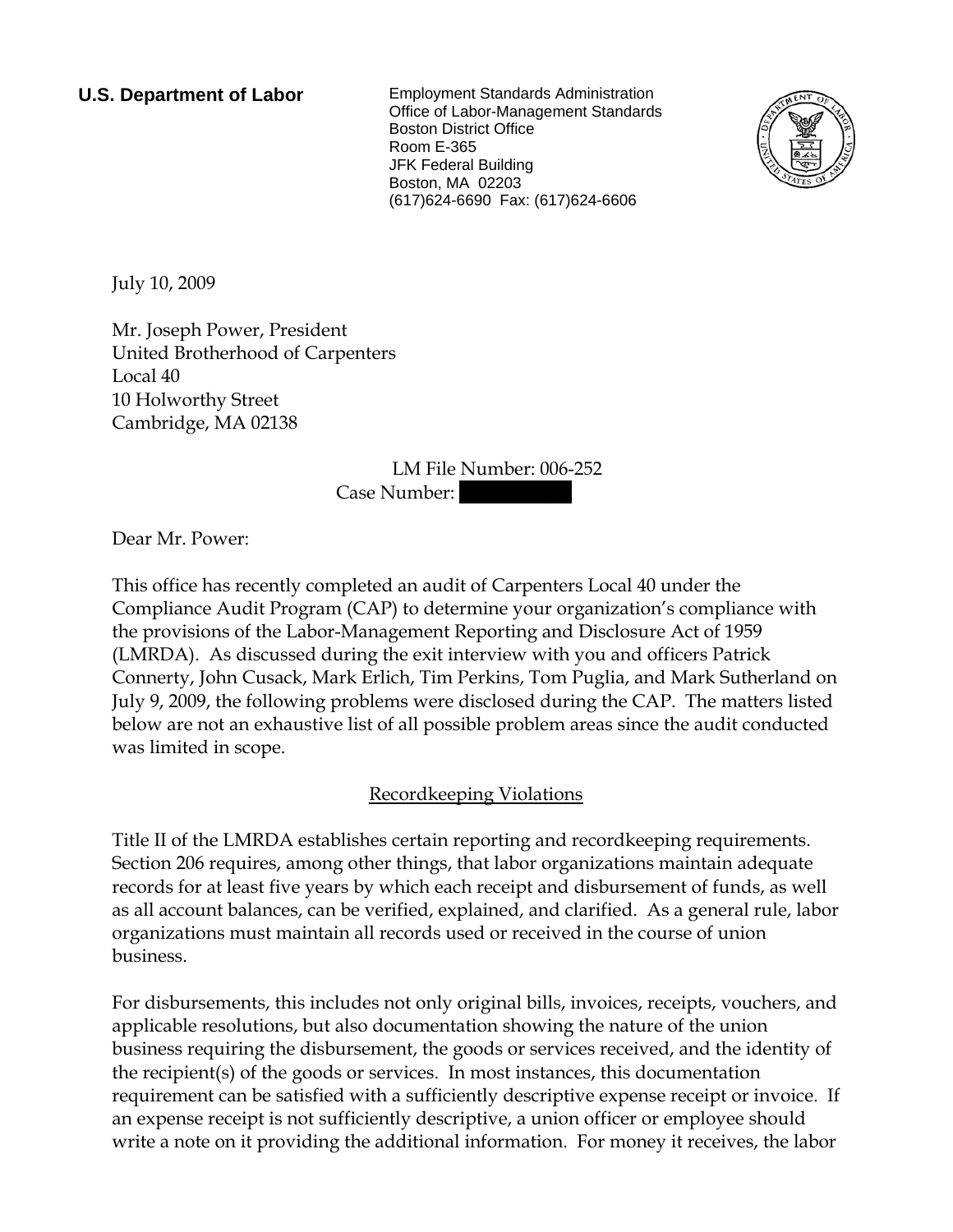Mr. Joseph Power July 10, 2009 Page 2 of 6

organization must keep at least one record showing the date, amount, purpose, and source of that money. The labor organization must also retain bank records for all accounts.

The audit of Local 40's records for the year ending June 30, 2008, revealed the following recordkeeping violations:

1. Disposition of Property

Local 40 did not maintain an inventory of hats, t-shirts, decals, and other property it purchased, sold, or gave away. The union must report the value of any union property on hand at the beginning and end of each year in Item 28 of the LM-2 (Other Assets). The union must retain an inventory or similar record of property on hand to verify, clarify, and explain the information that must be reported in Item 28. The union must record in at least one record the date and amount received from each sale of union hats, t-shirts and other items.

2. Lack of Salary Authorization

Local 40 did not maintain sufficient records to verify that the salaries reported in Schedule 12 (Disbursements to Employees) of the LM-2 were the authorized amount and, therefore, were correctly reported. The union must keep a record, such as meeting minutes, to show the rate of current salary and any benefits received by employees, as authorized by the entity or individual in the union with the authority to establish salaries.

Based on your assurance that Local 40 will retain adequate documentation in the future, OLMS will take no further enforcement action at this time regarding the above violations.

# Reporting Violations

The audit disclosed a violation of LMRDA Section 201(b), which requires labor organizations to file annual financial reports accurately disclosing their financial condition and operations. The Labor Organization Annual Report (Form LM-2) filed by Local 40 for fiscal year ending June 30, 2008, was deficient in the following areas: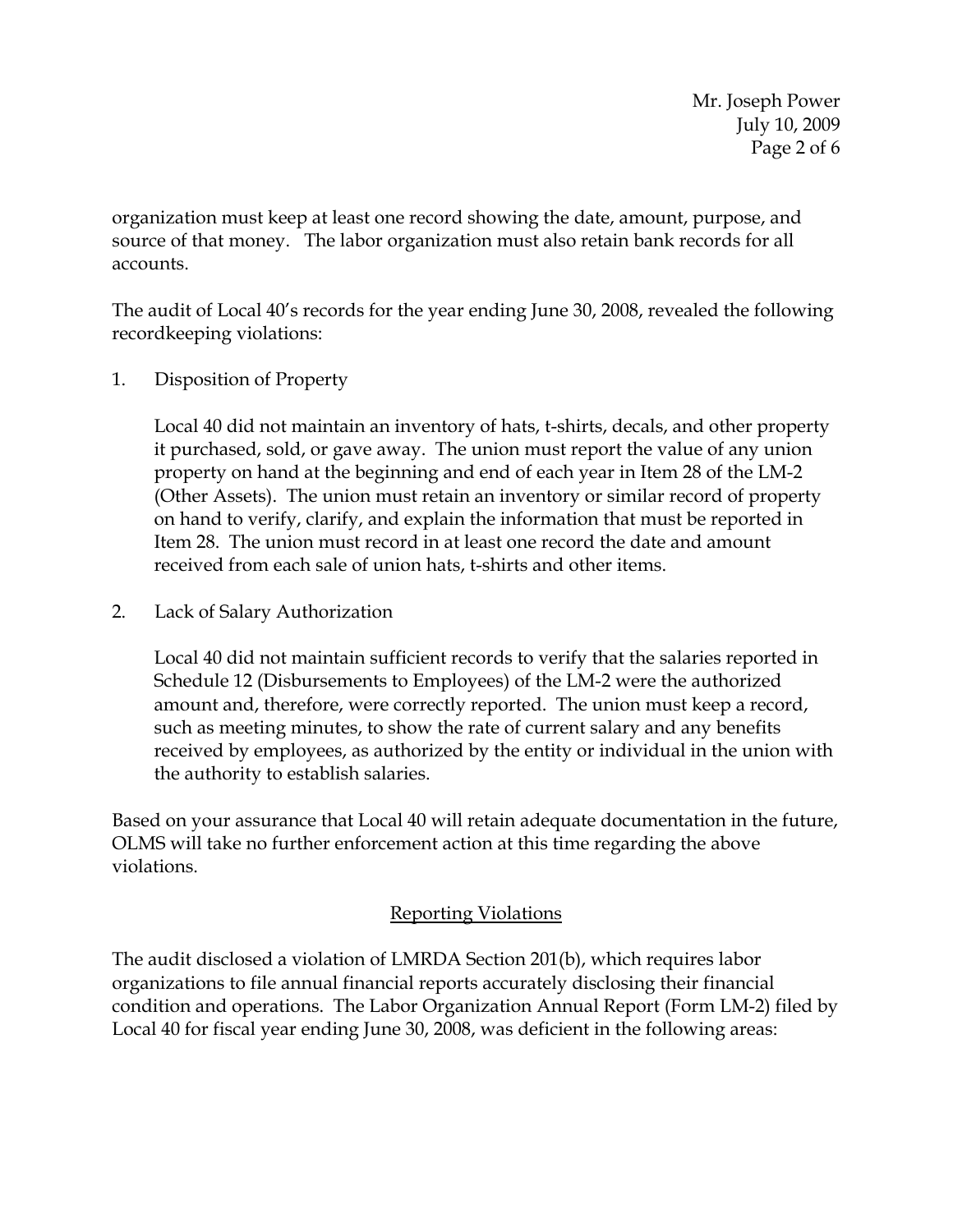Mr. Joseph Power July 10, 2009 Page 3 of 6

### 1. Acquiring and Disposing of Property

Item 15 of the LM-2 (During the reporting period did your organization acquire or dispose of any assets in any manner other than by purchase or sale?) should have been answered, "Yes," because the union purchased at least \$8,569.85 worth of hats during the audit year, which they gave away to members. The union must identify the type and value of any property received or given away in the additional information section of the LM report along with the identity of the recipient(s) or donor(s) of such property. The union does not have to itemize every recipient of such giveaways by name. The union can describe the recipients by broad categories if appropriate such as "members" or "new retirees." In addition, the union must report the cost, book value, and trade-in allowance for assets that it traded in.

#### 2. Failure to Itemize Disbursements

Local 40 did not properly report several "major" transactions in Schedules 15 through 19. A "major" transaction includes any individual transaction of \$5,000 or more or total transactions to or from any single entity or individual that aggregate to \$5,000 or more during the reporting period and which the local cannot properly report elsewhere in Statement B.

The audit found that the union paid at least \$17,461.68 to The Frank Doolittle Company for t-shirts, baseball caps, hard hat stickers, and decals. Only those tshirts purchased and intended for resale should be reported in Item 59 (Supplies for Resale); however, it appears that all merchandise purchased by the union was included in this item. Invoices indicate that at least \$12,114.50 of those purchases was exclusively for hats, stickers, or decals that the union regularly gives away to members. It appears that these expenditures were improperly reported in Item 59.

Item 59 must only report the value of supplies that will be resold, not those to be given away. Local 40 should have reported the disbursements to The Frank Doolittle Company for hats, stickers, and decals in the appropriate schedule as named payee itemized disbursements, for single expenses of over \$5,000, and named payee non-itemized disbursements, for payments of less than \$5,000 to the same company.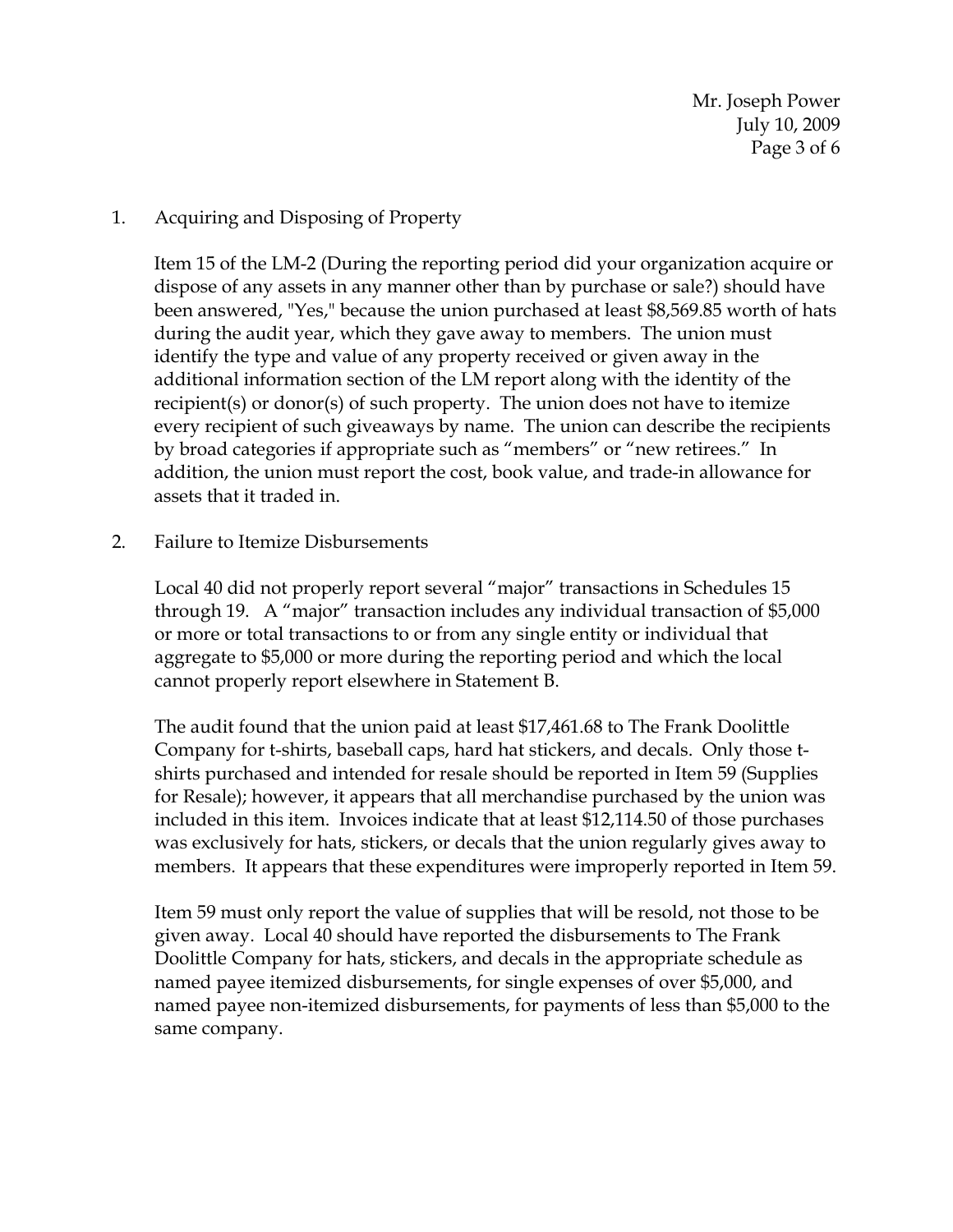Mr. Joseph Power July 10, 2009 Page 4 of 6

### 3. Number of Members

It appears that Local 40 incorrectly reported the number of its members in Item 20 and Schedule 13 (Membership Status). Although form LM-2 indicates that the membership at the end of the audit year was 1,967, President Power explained that the union only has about 1,350 members, including retirees. Labor organizations must report and define all categories of membership tracked by the union, and indicate the number of members in each category in Schedule 13.

### 4. Failure to File Bylaws

The audit disclosed a violation of LMRDA Section 201(a), which requires that a union submit a copy of its revised constitution and bylaws with its LM report when it makes changes to its constitution or bylaws. Local 40 amended its constitution and bylaws in 2000, but did not file a copy with its LM report for that year. Local 40 has now filed a copy of its constitution and bylaws.

I am not requiring that Local 40 file an amended LM report for 2008 to correct the deficient items, but Local 40 has agreed to properly report the deficient items on all future reports it files with OLMS.

# Other Violation

The audit disclosed the following other violation:

Inadequate Bonding

The audit revealed a violation of LMRDA Section 502 (Bonding), which requires that union officers and employees be bonded for no less than 10 percent of the total funds those individuals or their predecessors handled during the preceding fiscal year.

Local 40's officers and employees are currently bonded for \$140,000, but they must be bonded for at least \$145,018. Local 40 should obtain adequate bonding coverage for its officers and employees immediately. Please provide proof of bonding coverage to this office as soon as possible, but not later than Monday, July 27, 2009.